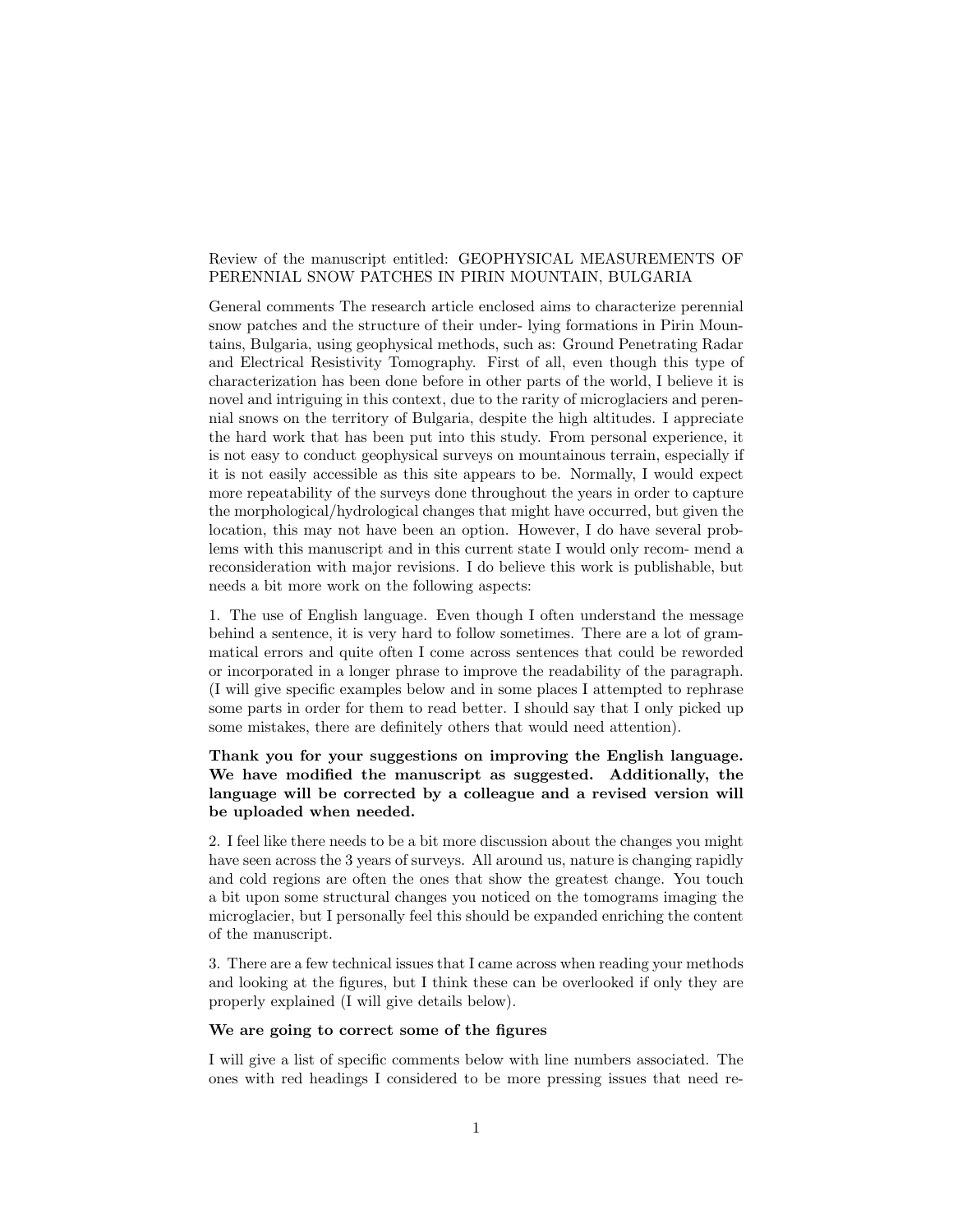solving. When I use quotation marks I am rephrasing that bit of the text or correcting a mistake.

Specific comments Abstract 1. Line 4: rephrase as "in Europe, situated in the...". This is an example of a sentence that could have been merged into a bigger phrase to improve readability.

#### Done

2. Line 5: ERT stands for Electrical Resistivity Tomography

#### Done

3. Line 6: "next three years" implies 2021 as well. Please rephrase.

## Done

4. Line 11: No issue here, just wanted to underline this is an interesting find. Like I said above, the permafrost's changes in time would be interesting to look at. This could be a continuation of this work, a basis for an ampler future project.

We are going to continue the measurements near Snezhnika but also near other perennial snow patches observed in high mountains of Bulgaria.

1. Introduction

Line 22: "The most studied perennial snow"

## Done

Line 25: "size were made"

#### Done

Line 25: What systematic measurements ? Be specific please. Also, "were conducted".

#### Done

Line 25: "at the end of summer"

## Done

49 Line 31: There are many types of geophysical measurements, not just the ones listed here. A probe 50 reading a soil's temperature can be thought as a geophysical measurement. Are you sure none have been 51 carried out before? You could say: "Georgievna et al.,  $(2019)$  finds that geophysical measurements, such 52 as... could be useful for a better site characterization because of their...".

Line 35: "Permafrost is also a good..."

#### Done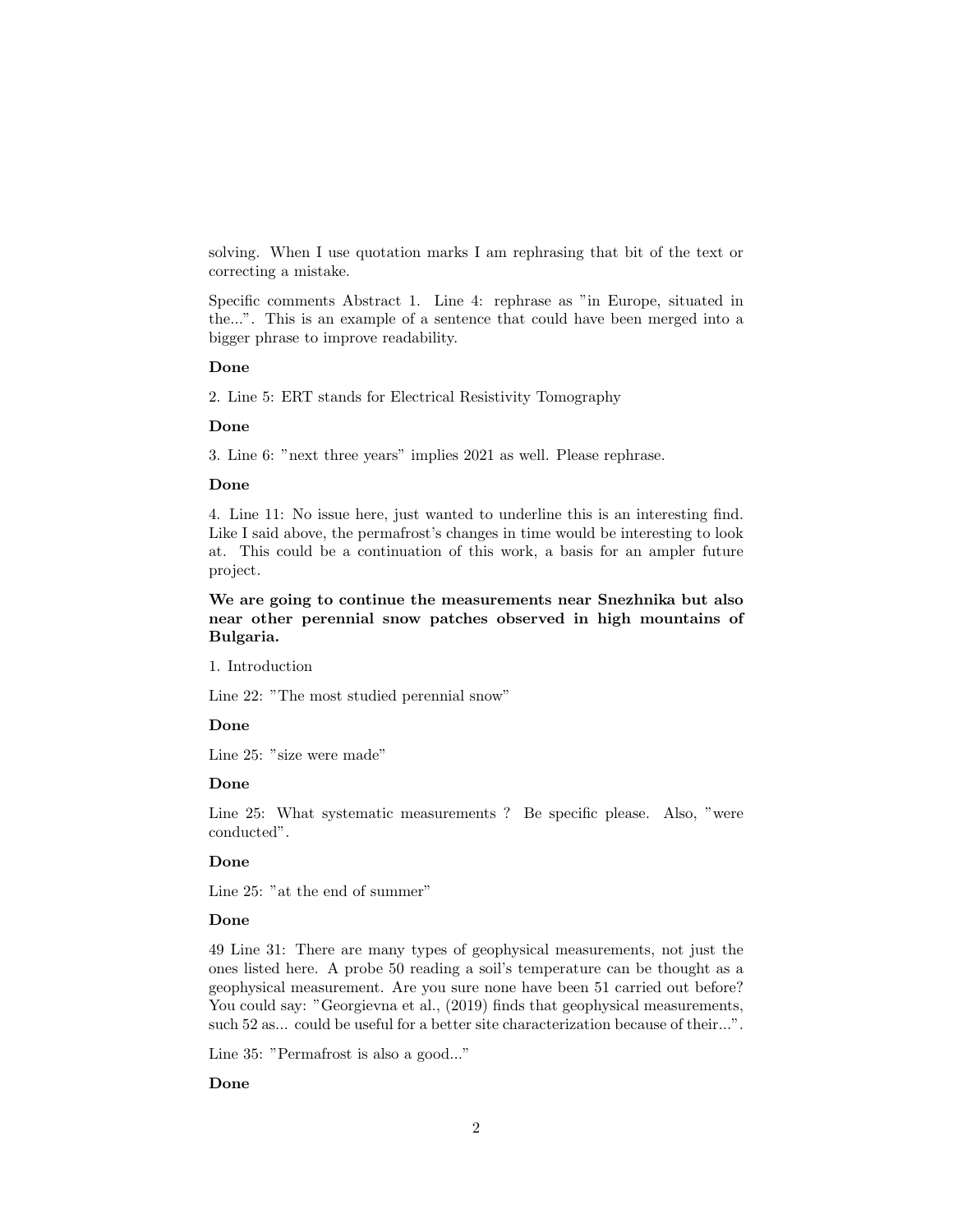Line 45: Double parenthesis after Onaca et al.

### Done

Line 52: " with the GPR technique used for imaging of..."

# Done

Line 58: ERT is not an acronym for electrical resistivity. ER would be, if you want to use one.

### Done

Line 63: I am not sure if you need the EM abbreviation if you don't use it afterwards.

## Done

58 Line 79: ERT is not just in 2D, can be in 1,2,3 D and even timelapse 3D classed as 4D in some cases. 59 Please rephrase. Line 81: Do not forget salinity!

Line 93: The last sentence is a repetition, please rephrase or remove. In addition, the last paragraph is a bit too short, normally is meant to be setting the scene to what you are about to read in the paper. Please expand. For example you have not even mentioned which geophysical methods you have used, even though you are hinting that GPR and ERT are your methods of choice.

### Done

2. Methods Line 97: You can just say ERT from now on. It was previously defined in the abstract and introduction and I suspect you will be asked for a list of abbreviations too.

# Done

Line 98: I do not thing this intro paragraph is needed, at least not in this form. Everything you say here you repeat later on.

# Done

2.1 71 Line 113: "as can be observed in Fig.2"

# Done

Line 116: "in the same place over the microglacier's bed where the GPR profiles were made the previous year"

#### Done

Figure 2 caption: "over the years".

#### Done

75 Figure 2 caption: 2nd sentence should not be in a caption. 76 Figure 2: By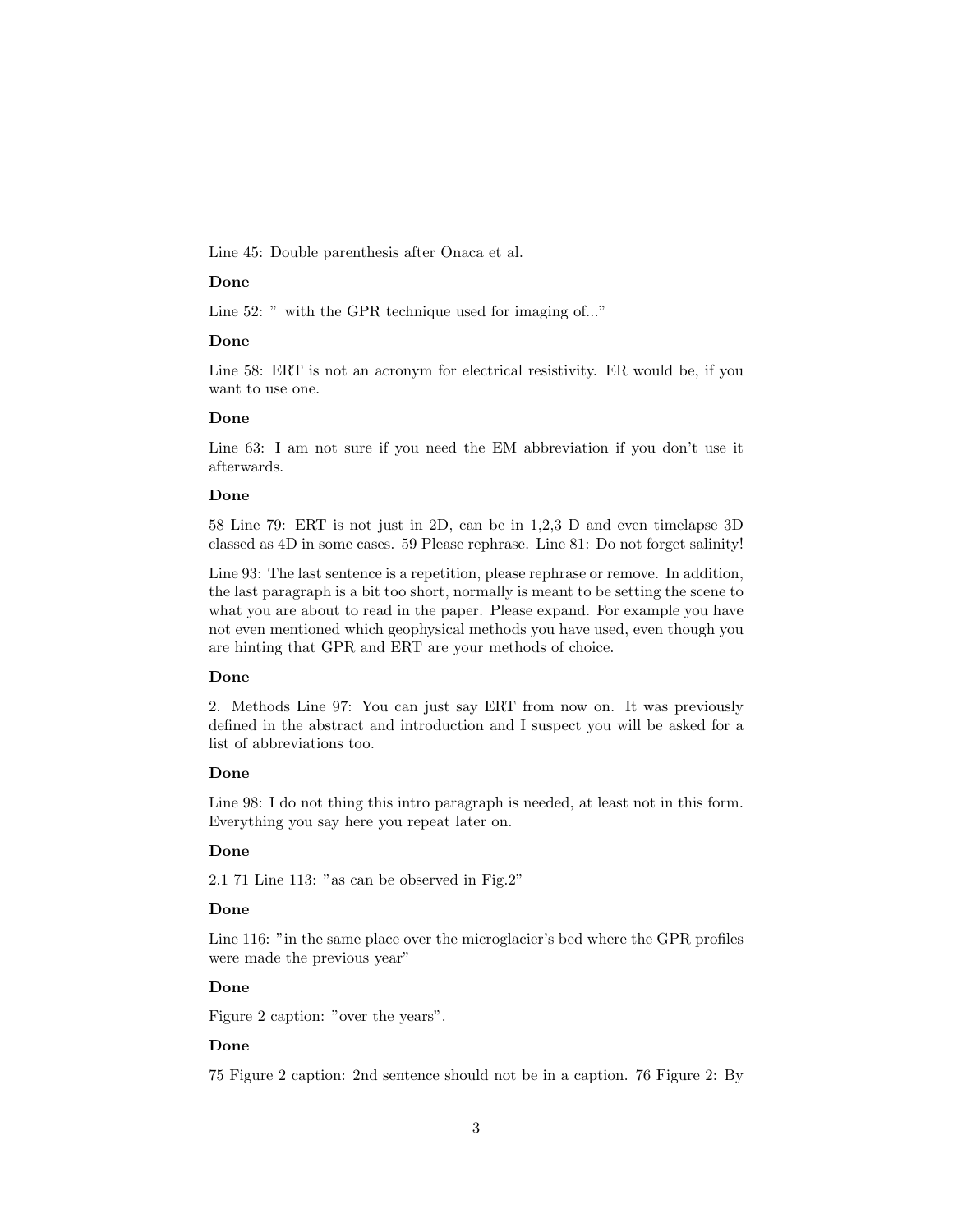looking at the dates when the photos were taken, can you discuss a bit if the weather at the 77 specific time of year had an impact on your measurements? In 2017 and 2018 you went there in August, 78 whereas in 2019 and 2020 you went in October.

2.2 Line 133: "Locations are presented in..."

### Done

Line 133: "Profile coordinates..."

#### Done

Line 134: 1-2 m seems like a rather big error to me. Can you justify that this is acceptable?

Line 135: The "relief's horizontals" ?

#### Done

Line 139: I really don't get why they have no topography, doesn't it skew the results? surely the 85 topography is not that similar across all radargrams. 86 Line 141: Even though I sympathise with the effort needed to perform this kind of survey, unless you 87 describe how this has impacted your results, this last sentence is unnecessary.

2.3 Line 144: "Based on other surveys..."

# Done

Line 146: "when observing permafrost"

#### Done

91 Line 147: I know what you mean here, but this sentence needs to be rewritten. Please refer to the 92 literature. 93 Figure 3: It is not clear to me when did you make the measurements? Same day as the photos?

Line 151: "Four-electrode"?

# Done

95 Line 152: What were the conditions?

Line 152: "conditions in the field"

#### Done

Line 154: "over the moraine ridge"

# Done

98 Line 156: I feel like the information about the length of the profile should have come earlier in the section.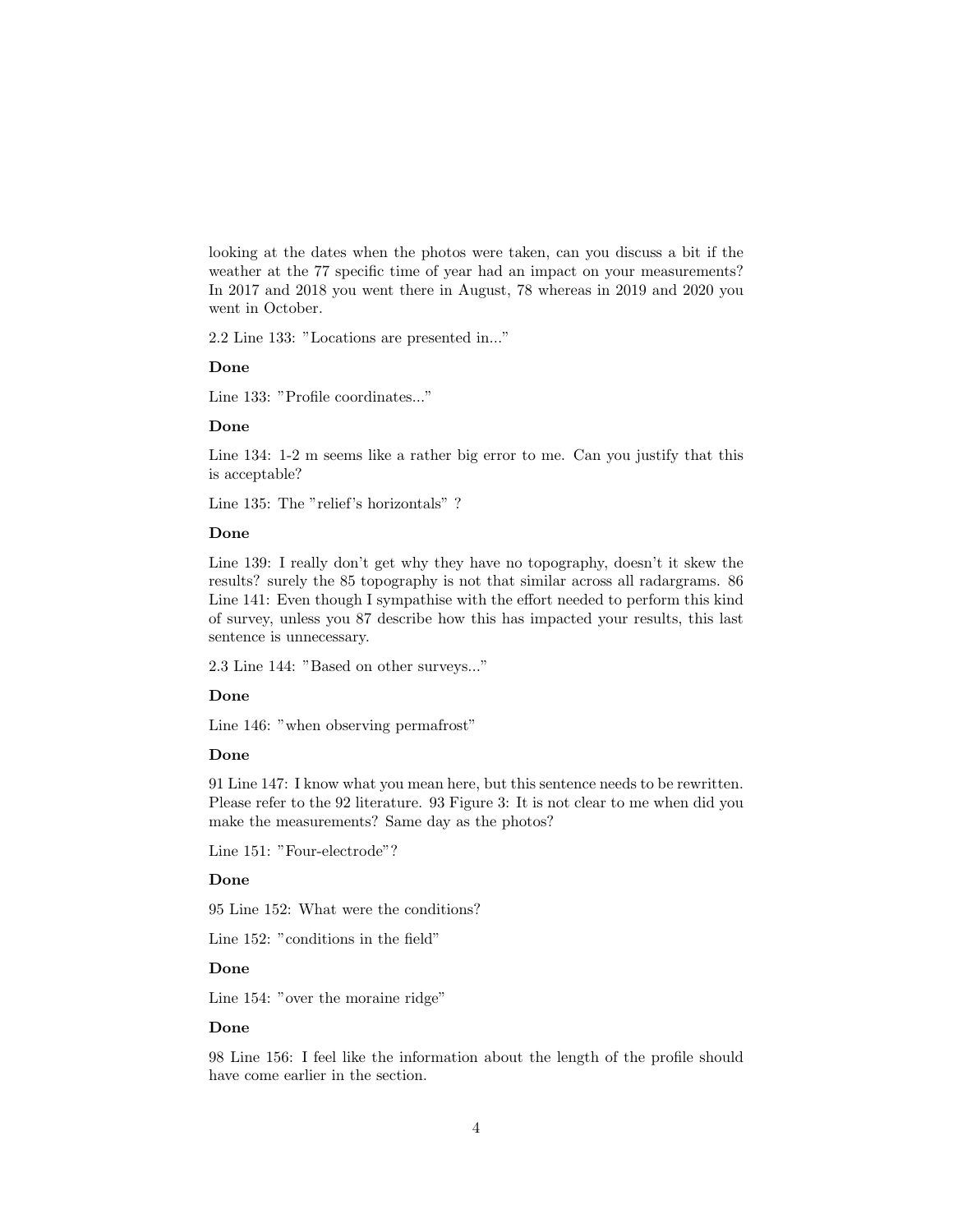Line 158: "on an area without any ice and snow cover"

### Done

100 Line 161-163: Last sentence sounds bad in English. I know what you are trying to say though. Please 101 refer to the literature and phrase this a bit better. For example: " In order to obtain a model of electrical 102 resistivity an inversion algorithm was used in which a starting resistivity model is iteratively adjusted in 103 order to achieve the best fit with the measured apparent resistivity values..... "

3. Results and discussion 3.1

106 Line 165: The title of this section is a bit misleading, ERT is also a type of geophysical investigation and 107 is not presented here. I suggest renaming this section to refer strictly to GPR.

Line 167: "We acquired nine radargrams..."

#### Done

109 Line 168: What other 2 profiles?

Line 170: "In Fig. 4"

# Done

111 Line 171: Same as before, saying it was "difficult" is redundant if it has not impacted the data in any 112 way? Please expand. 113 Line 174: "The are covered by profiles..." 114 Line 175: "by snow during the previous year"

Line 180: "was used"

# Done

Line 187: A suggestion. Rather than listing them in the text, you can put the velocities in the stratigraphy table. By the way, I like your idea of having a summary table.

# Thank you for this idea, we moved the GPR velocities in the stratigraphy table.

Line 189: " They have no scientific meaning and are the result of technical difficulties..."

# Done

Line 191: This sentence is a bit redundant. If I see the figure I know it contains those profiles, you can use this section to present the results and discuss them.

#### Done

Line 192: "In order to capture the discontinuities"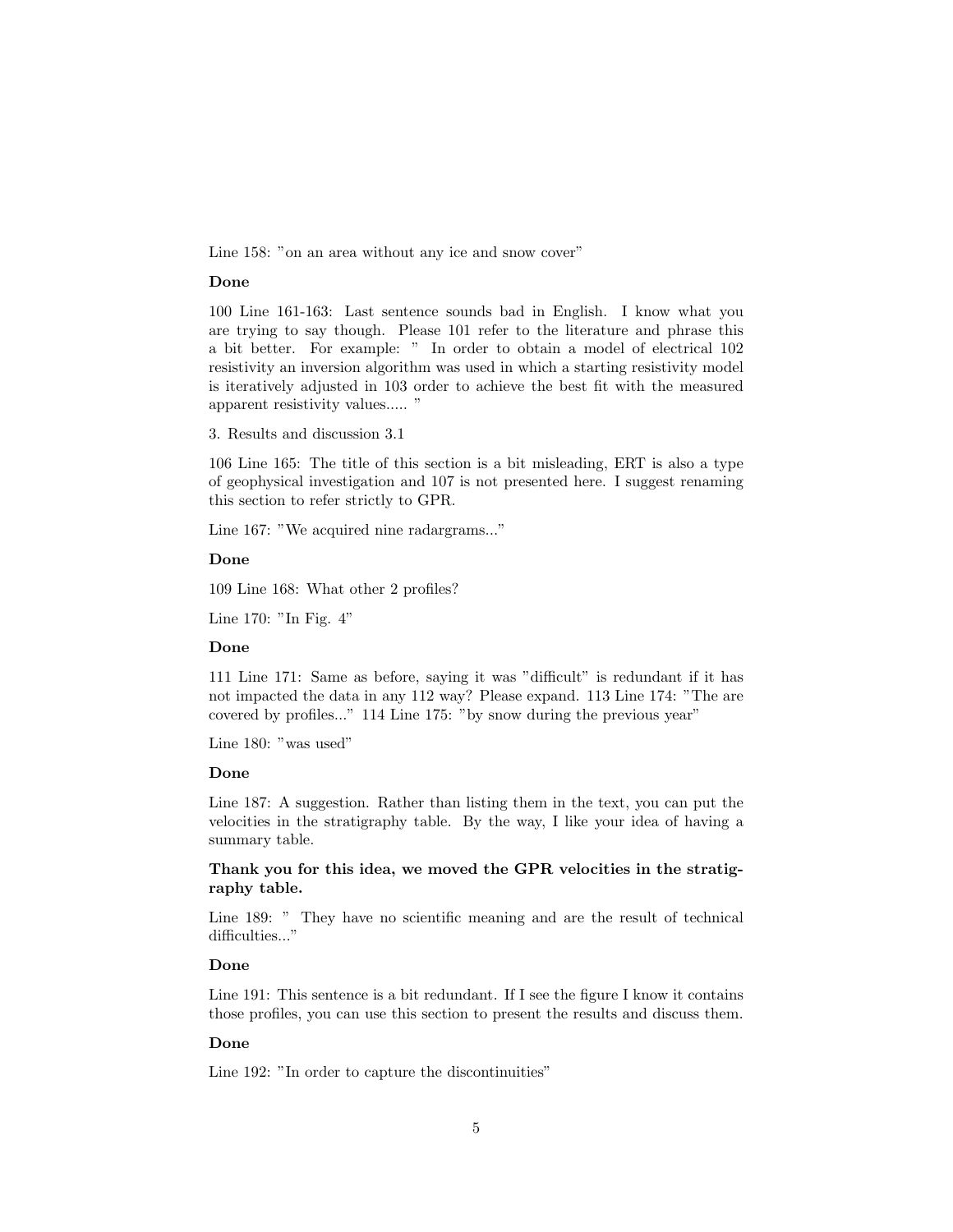### Done

Line 192: "between the start and end"

### Done

123 Line 193: Shouldn't this change in elevation be taken into consideration?

Line 193: "In both radargrams"

## Done

# 3.2

126 Line 215: Again, this title sounds misleading too. Isn't what you presented in the previous section also 127 about the subsurface structure? Needs renaming.

Line 217: "Located in the lower part of the investigated area"

## Done

Line 217: "these horizontal profiles..."

### Done

130 Line 219: In reference to the topography data: 1. You should mention this in the methods section and 2. 131 Why can't you do this for all GPR sections? please explain.

Line 223: "the apparent resistivity values"

#### Done

133 Line 224: how do you know those rock sizes? 134 Line 226: In reference to your claim that you are detecting marble. I don't think that is a valid assumption 135 unless is supported with further evidence, that resistivity range can cover many types of material. 136 Line 230: These variation in size are very interesting, tied to the hydrodology of the area. It deserves a 137 closer look. 138 Line 238: Try to discuss and expand this, it looks as if some melting occurred. 139 Line 245: Quite a redundant sentence again. 140 Line 250: You have said this before. The interesting bit here is that they match. Please discuss how well 141 they match.

Line 253: Delete "right on the figure"

# Done

Line 254: "ERT data reaches a smaller depth"

## Done

Line 255: "with the area identified as a frozen zone on the GPR profiles"

## Done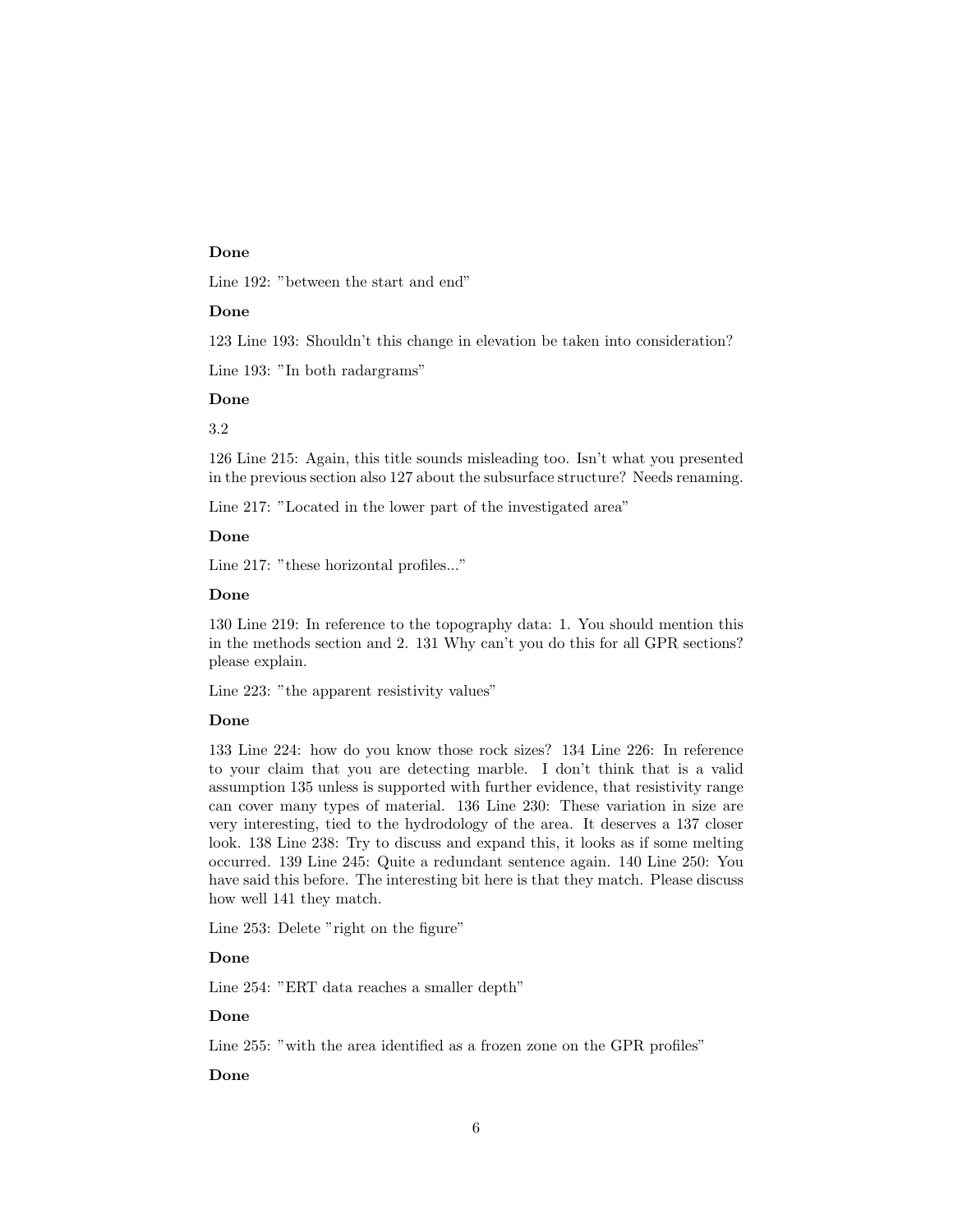Line 259: Delete "even in the sunniest days of summer". I don't know if that was the sunniest day that summer...please avoid vague sentences like this.

# Done

Line 263: "Snow patches were not observed"

#### Done

148 Line 264-266: I am not sure how these 2 sentences are relevant if you can't show any data or reference 149 any study. Page 5150 Line 271: This is an interesting point. You can expand. 151 Figure 10: It is not very clear to me exactly where do they overlap. Are the 2 tomograms at different 152 scales? 153 Figure 11: The elements of this figure are way too small, I cannot see the labels at all. Every figure needs 154 to be readable, even though you are reproducing some material you have shown before.

4. Conclusion Line 278: "and the subsurface beneath it."

#### Done

157 Line 280-283: I know the conclusion usually contains a bit of repetition, but you have almost copied the 158 whole paragraph from the discussion. The conclusion should be a concise version of your results and 159 discussion.

Line 285: "However, the thickness values estimated are a good base for monitoring microglaciers of this size."

# Changed

Line 286: "The underlying layer is identified as a glacier bed ...and consists of rock blocks of different sizes, spaces between them being filled by ice, water and air."

#### Done

Line 288: "beneath the surface as surface water is rarely observed."

## Done

165 Line 288: You did not discuss this conclusion in the discussion section. It is an interesting point that 166 deserves consideration.

Line 290: "From the GPR profiles situated on the lower part of the investigated area..."

### Done

Line 292: " $60000 \Omega.m$ , values typical for ice"

# Done

169 Line 299-302: Please remove these lines as they are not supported by any